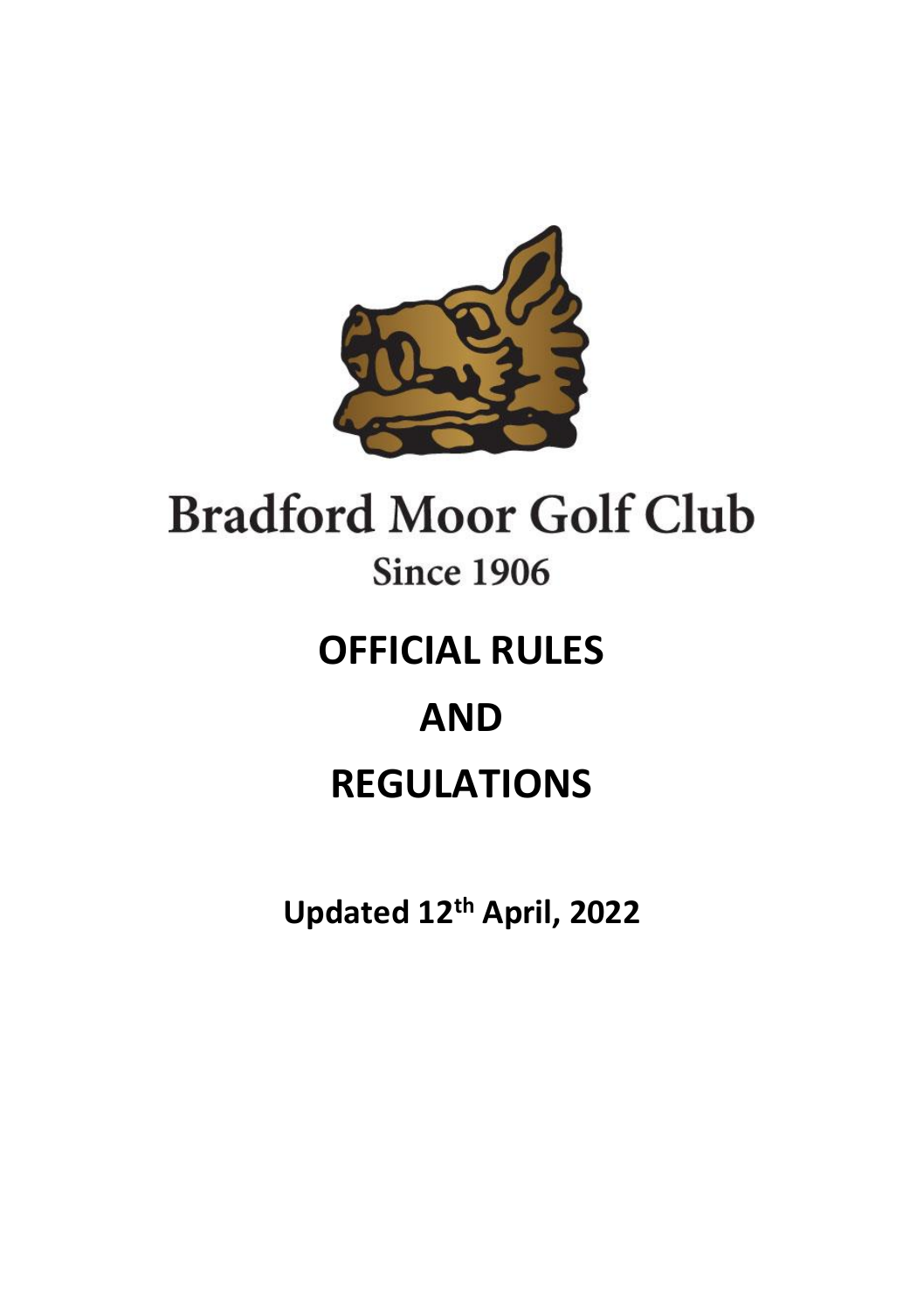### **ETIQUETTE OF THE GAME**

The careful observance at all times of etiquette on the course will add to everybody's enjoyment whilst playing.

- 1. No-one shall move or talk or stand close to or directly behind the ball or the hole when a player is making a stroke.
- 2. The player who has the honour must be allowed to play before their opponent tees the ball.
- 3. No player shall play until the party in front are out of range.
- 4. When the result of a hole has been determined, players must immediately leave the putting green.
- 5. Players, while looking for a lost ball, must allow other matches coming up to pass them; they should signal to the players following to pass and, having given such a signal, they should not continue their play until these players have passed and are out of range.
- 6. A player must see that any turf displaced by them is at once replaced and pressed down.
- 7. Players should carefully smooth out all marks made in a bunker.
- 8. Players should see that neither their caddies nor themselves injure the holes by standing close to them when the ground is soft, or when replacing the flag stick.
- 9. A player who has incurred a penalty should intimate the fact to their opponent as soon as possible.
- 10. Players should at all times play without undue delay.
- 11. To discourage trespassing on the course, members and visitors must not purchase balls from non-members of the Club during the course of play.

New members who are just learning the game are strongly advised to take lessons from a professional. All members are recommended to take insurance cover against loss of equipment and damage to persons and property.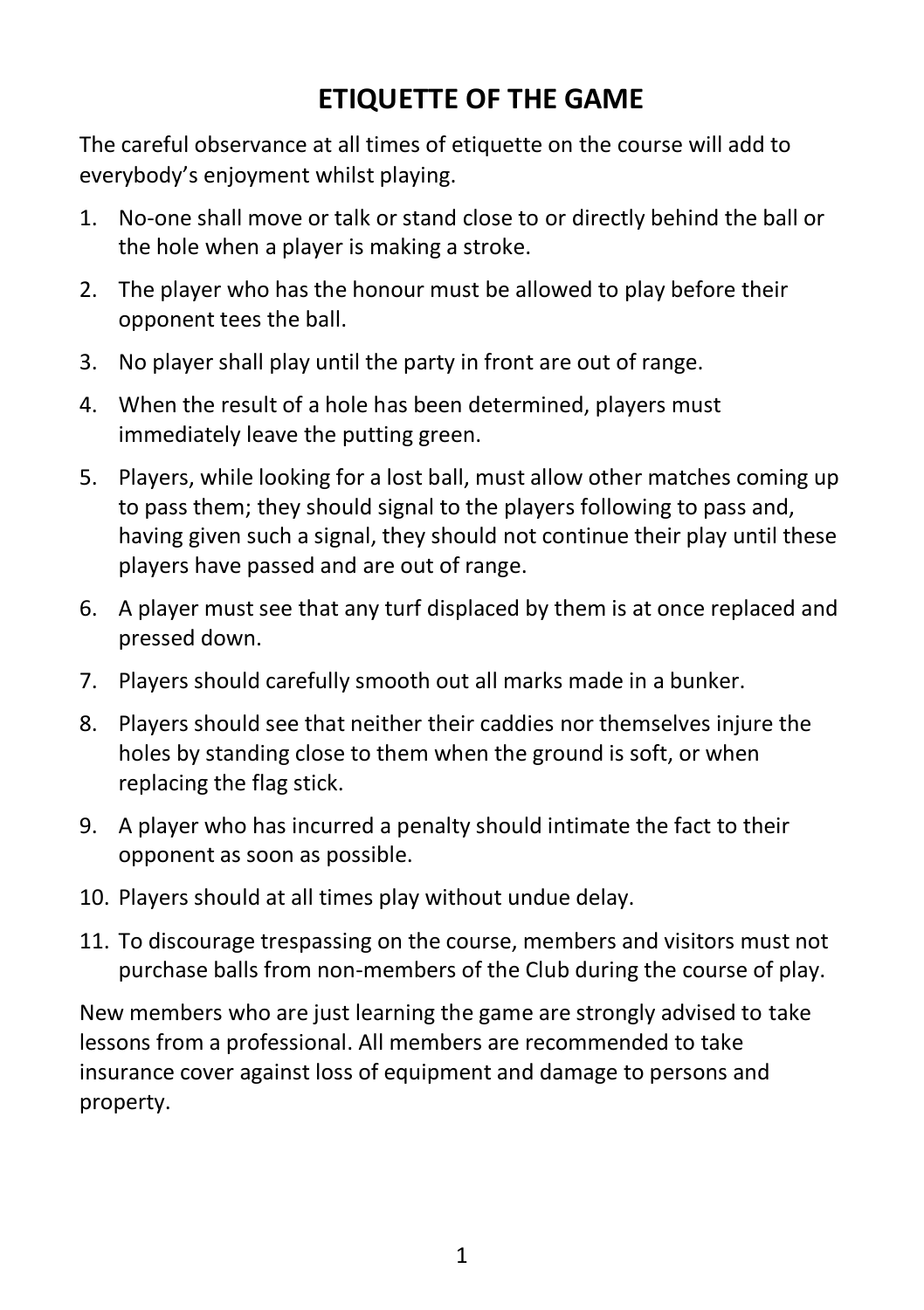### **CONTENTS**

<span id="page-2-0"></span>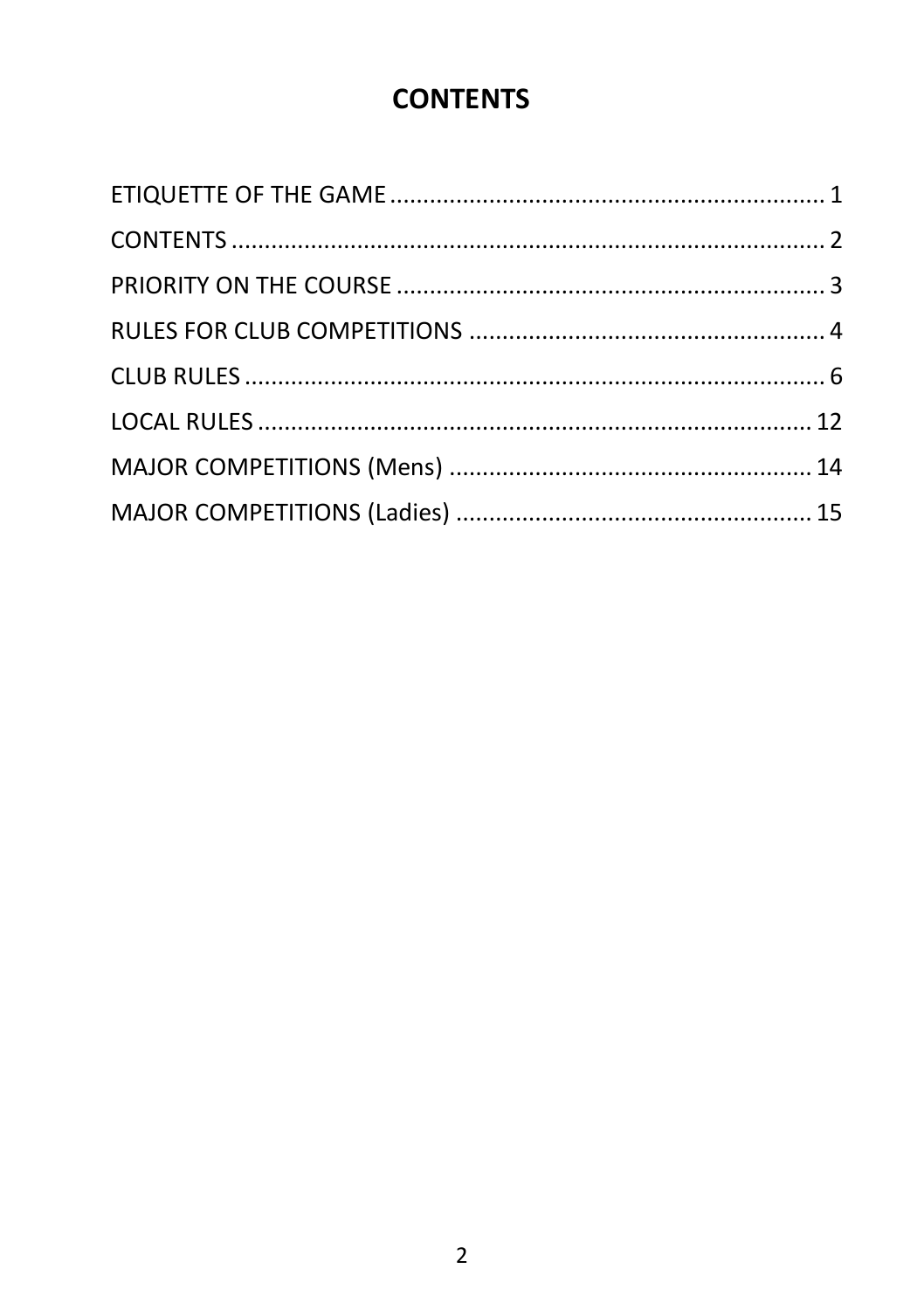### **PRIORITY ON THE COURSE**

- <span id="page-3-0"></span>1. The President, Captain and Lady Captain of the Club shall at all times be given priority on the course.
- 2. Juniors under 18 shall have no standing on the course unless playing with an adult, except when representing the Club in a match or competition.

### 3. **Four-ball Matches**

A Four-ball match must always invite to pass through singles or foursomes matches, whether comprised of ladies or gentlemen, and it must cease playing until the matches have passed through and are out of range.

- 4. Ladies have priority on Tuesdays.
- 5. All Club competition matches shall commence at No.1 tee.
- 6. A match of any description which is playing a short round must invite to pass through it a match of any description playing the full round.
- 7. Similarly, any type of match which has cut in must invite to pass through it any type of match playing the full round which might otherwise be held up.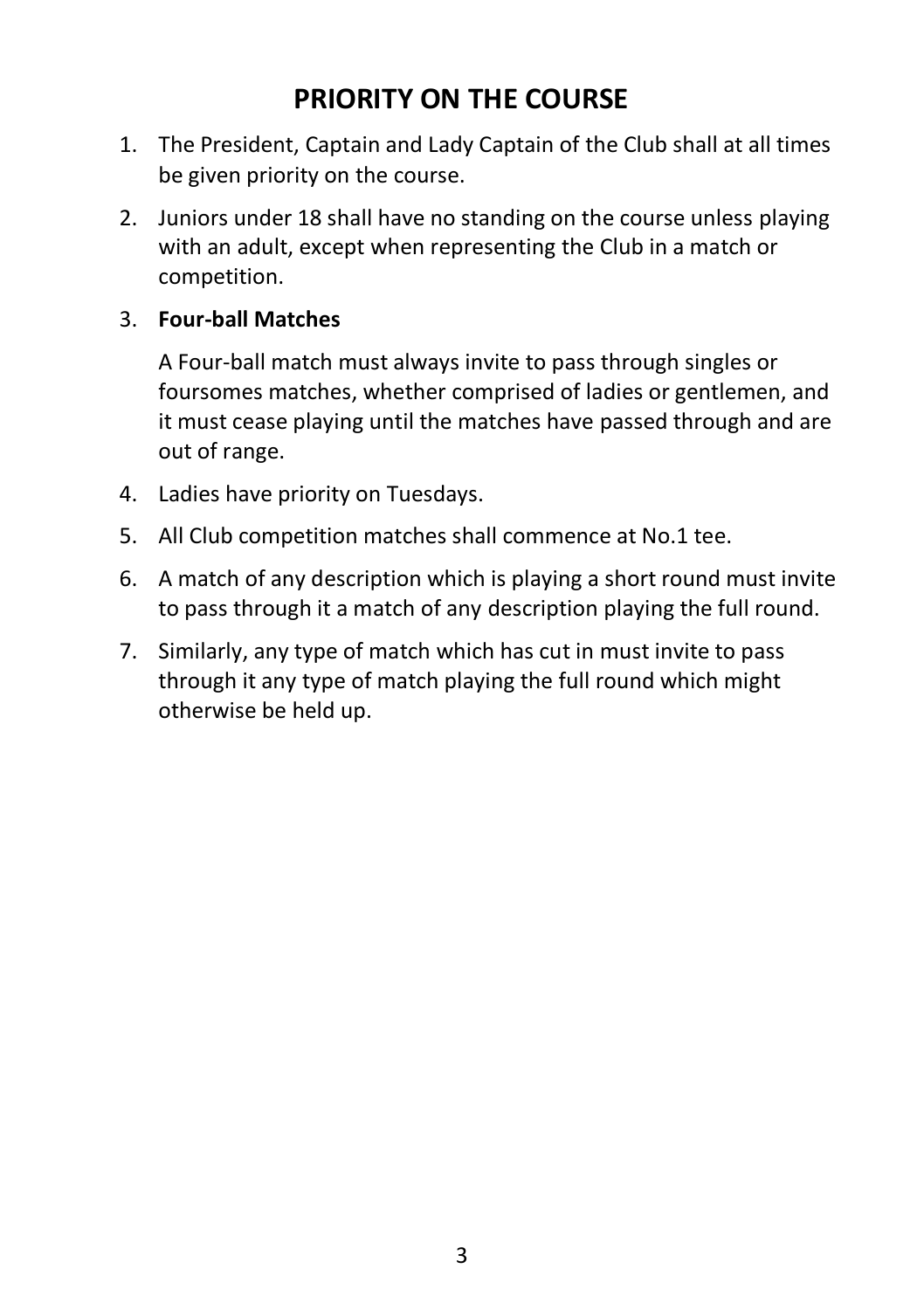### **RULES FOR CLUB COMPETITIONS**

- <span id="page-4-0"></span>1. On competition days, non-competitors may only commence play once tee times are available. In all instances, play must commence from the first tee and precedence be given to competitors. Apart from putting on the practice putting green, practising is not allowed on competition days. Also, no practice is allowed on the Lady Captain's Day.
- 2. Unless 30 or more cards are taken out, full prizes will not be awarded, but winners will qualify for the Annual Medal or Annual Stableford play-off as appropriate.
- 3. Cards must not be taken out before 7:00am or after 6:00pm.
- 4. Before a card is placed in the competition box, the player should satisfy themselves that it is marked correctly and signed by their marker and themselves. The penalty for not complying is disqualification.
- 5. All qualifying cards from Bradford Moor Golf Club including 'NO RETURNS', scores to be entered into the computer before the card is placed in the competition box at the earliest opportunity, once play is completed.
- 6. Juniors holding handicaps of 24 or less may enter Monthly competitions (Medal or Stableford). However, a junior must be accompanied by an adult competitor and may not take a time before 12 noon on Sundays (No restrictions regarding starting times on Saturdays). JUNIORS HOLDING A HANDICAP OF 12 OR LESS MAY ENTER ALL CLUB COMPETITIONS INCLUDING MAJORS.
- 7. Ties in competitions shall be decided by comparison of cards as follows:
	- a. Over last nine holes.
	- b. Then if necessary over the last six holes
	- c. Then if necessary over the last three holes.
	- d. Then if necessary over the first six holes.
	- e. Then if necessary over the first three holes.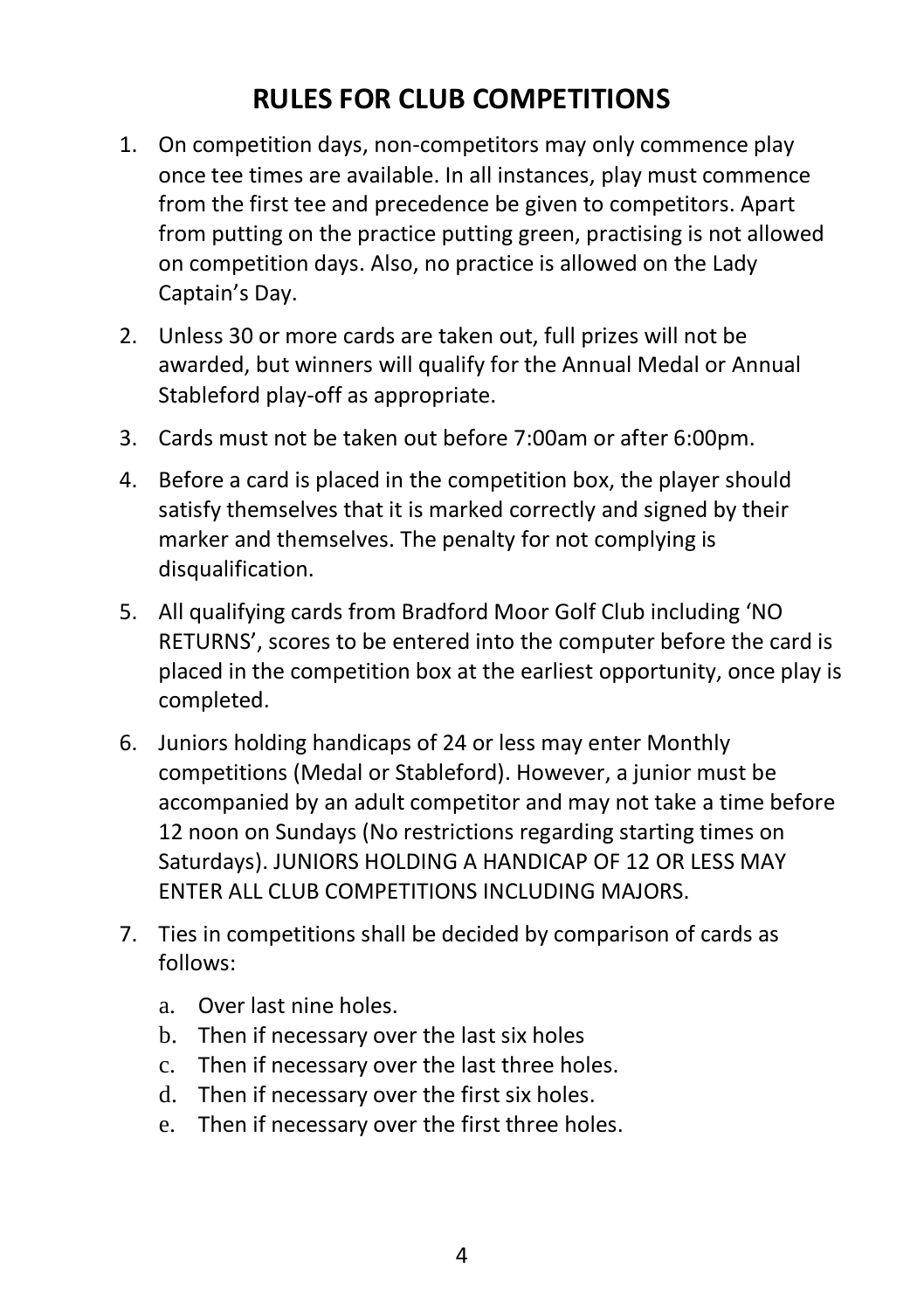### **RULES FOR CLUB COMPETITIONS**

### **MARKING A CARD**

**Medal:** Gross score to be marked at each hole, with handicap being deducted from total score.

**Medal Four-ball:** Players take strokes as applicable with the best gross and nett score of the two partners, at that hole, being marked in the players appropriate column, i.e. player A or player B. The total of the nett scores being the result.

**Stableford:** Strokes taken where applicable, gross score and points must be marked at each hole. Players are requested to also mark nett scores.

The point scoring system is as follows:

| 1 stroke more than par  | 1 point  |
|-------------------------|----------|
| strokes as par          | 2 points |
| 1 stroke less than par  | 3 points |
| 2 strokes less than par | 4 points |
|                         |          |

The total points scored is the result.

**Stableford Four-ball:** As in Stableford, with the best gross score and points, at each hole, being marked in that partner's appropriate column.

### **HANDICAPS**

To obtain a handicap, a member must submit three cards marked by a player with a bona-fide handicap.

No member may compete in Major competitions unless two complete STROKEPLAY CARDS from QUALIFYING COMPETITIONS have been submitted within the previous six months.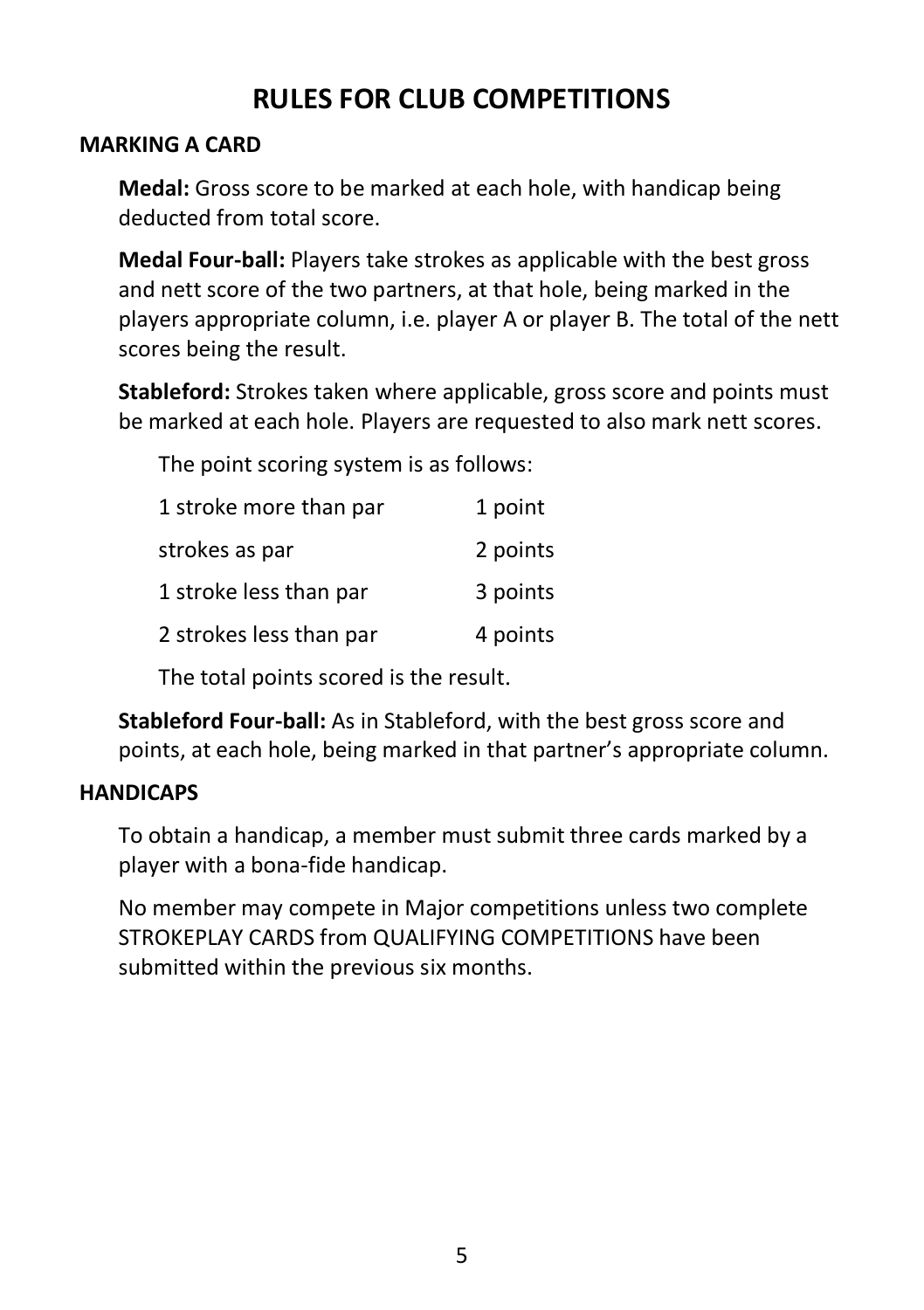### <span id="page-6-0"></span>1. **Name**

The name of the Club shall be "The Bradford Moor Golf Club".

### 2. **Object of the Club**

The object of the Club is to provide members with a Golf Course, or Green and Club House, and to supply them with the refreshments and other things incidental to the playing of golf, also to promote social intercourse.

### **3. Club Year**

The Club financial year shall commence on the 1<sup>st</sup> November and terminate on the 31<sup>st</sup> October

### **4. Management**

The Club shall be managed by a committee consisting of a Chairman, President, Vice-President, Past President, Captain, Lady Captain, Men's Vice-Captain, Men's Past Captain, Men's Rabbits' Captain, Honorary Secretary, Honorary Treasurer, Honorary Competition Secretary, House Chairman and five other members.

Members of Committee shall be elected at the Annual General Meeting to hold office for three years, two years or one year, and thereafter shall be eligible for re-election.

Lessees of the Club shall be the Chairman, Secretary, President and Captain.

The General Committee shall have power to co-opt a member to any Sub-Committee.

### **5. Election of Committee**

The election of members of Committee shall take place in the following manner:

- a. Any two full members of the Club shall be at liberty to nominate any other member to serve on the Committee. The name of each member so nominated shall be sent to the Honorary Secretary at least 10 days before the Annual General Meeting, such nominations to be posted to members prior to the General Meeting.
- b. A list of the names in alphabetical order shall be affixed by the Honorary Secretary on the Notice Board at the Club seven days at least before the Annual General Meeting. Voting papers shall be prepared containing the names of the candidates only, and each full member present at the Annual General Meeting shall be entitled to vote for any number of such candidates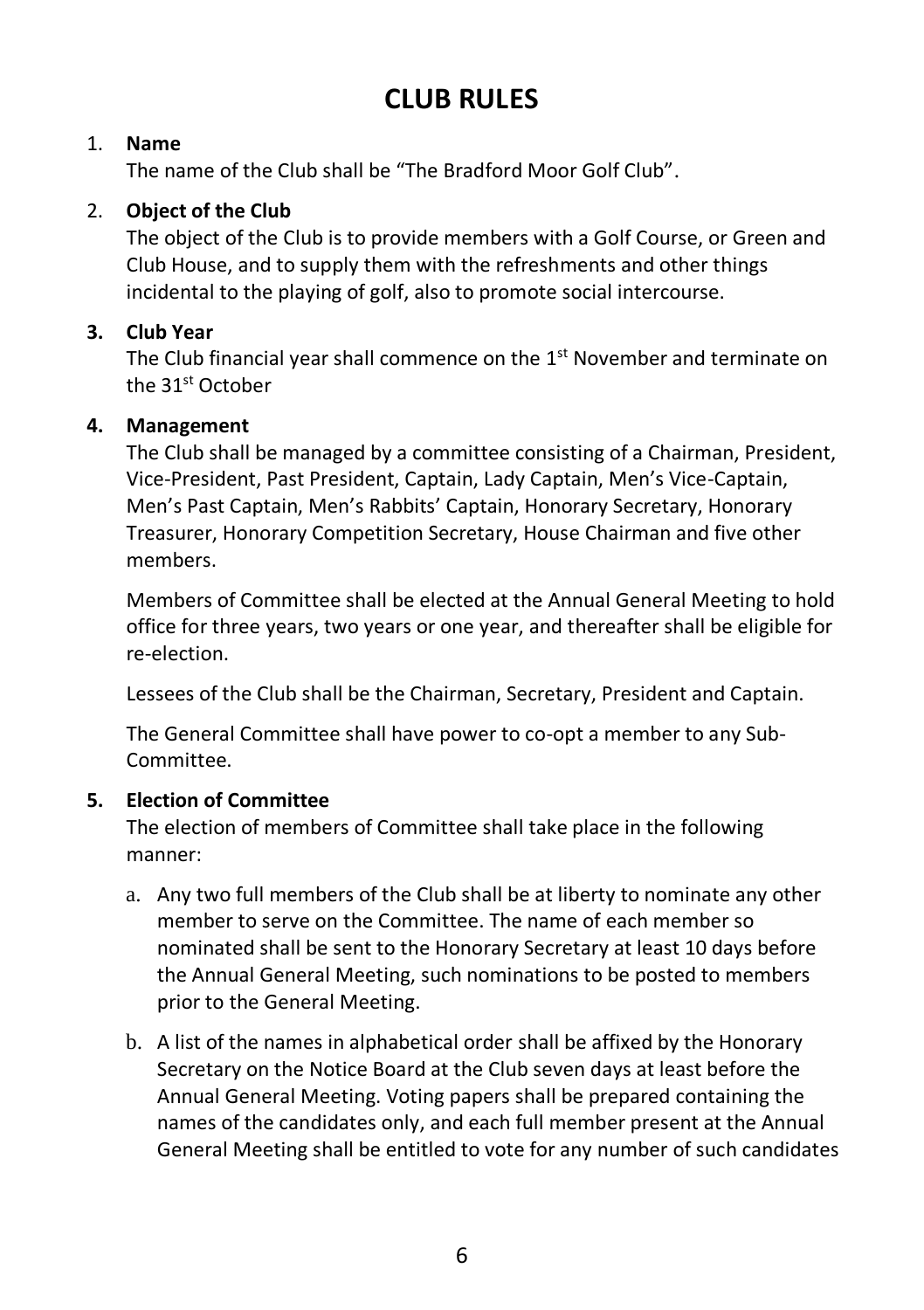not exceeding the number of vacancies. In case less than the number shall be nominated, the Annual General Meeting shall fill up the vacancies. If two or more candidates obtain an equal number of votes, the Meeting shall select by lot from such candidates who shall be members of the Committee.

c. In case of a vacancy on the Committee during the year, it shall be filled by the Committee at their discretion.

### 6. **Power of Committee**

The Committee shall have control of the finances of the Club and power to engage, control and dismiss the Club's servants; power to appoint Sub-Committees from their own body for special purposes, and powers to make such bye-laws and regulations for the regulation of play, and the use and management of the Club House and Course as they shall from time to time deem necessary, and such bye-laws and regulations shall be binding on all members, unless and until varied by the Committee or set aside at a General Meeting. The Committee shall hold meetings at least once a month for the election of members and other business. Five of the Committee shall form a quorum.

### **7. Auditors**

Auditors shall be appointed at the Annual Meeting.

### **8. Election of New Members**

A candidate must be proposed by a member and seconded by another member. The candidate's name and address, and the name of the proposer and seconder, shall be posted on the Notice Board. Candidates balloted for and not elected shall not be proposed again for election within a period of twelve months. On the election of a new member, the Hon. Secretary shall notify the same to them in writing and furnish them with a copy of the Rules and request them to pay their entrance fee and first subscription to the Treasurer. No member can enjoy any of the benefits or privileges of the Club until such payments have been made and, if such payment is not made within one calendar month from the date of the Hon. Secretary's notice, the election shall be void unless the member shall show sufficient cause for such delay, to the satisfaction of the Committee.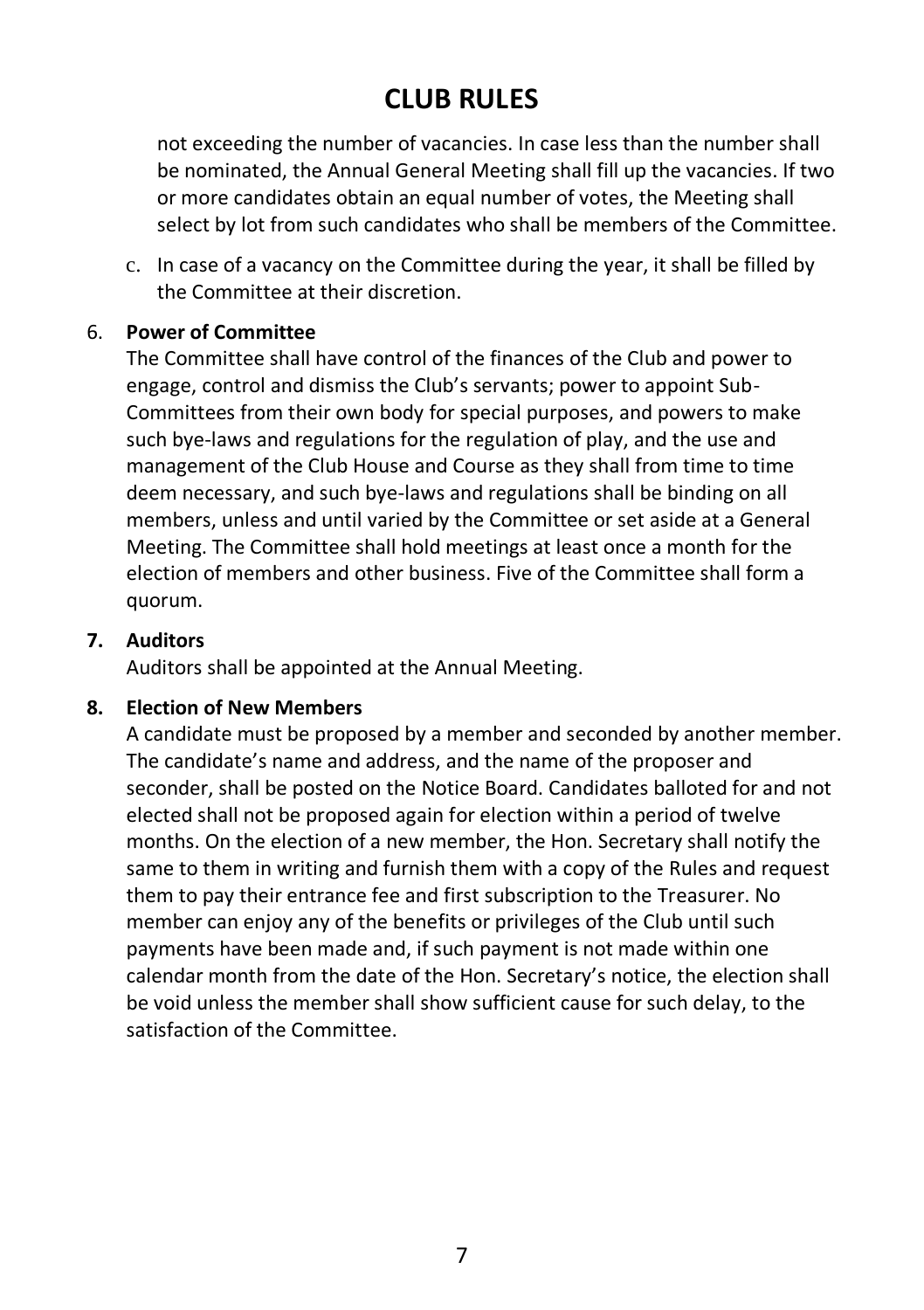- 9. **Payment of Subscriptions** All Annual Subscriptions are payable in advance on the  $1<sup>st</sup>$  day of April in each year with the exception of the President, Captain, Lady Captain, Honorary Secretary, Honorary Treasurer and Honorary Competition Secretary who are exempt during their year of office. Any member whose subscription is not paid in full by the  $30<sup>th</sup>$  April shall cease forthwith to be a member (unless extenuating circumstances apply)
- 10. **Resignation** A member may by giving notice in writing to the Hon. Secretary resign their membership of the Club but shall continue liable for any annual subscription due and unpaid at the date of their resignation. No resignation can be accepted after 31<sup>st</sup> March for the following year. Any such member having discharged all their liabilities to the Club and wishing to re-join may be proposed and balloted for in accordance with Rule 8.
- 11. **Complaints** All complaints, whatever their form, must be referred to the Club Secretary, in writing, for consideration by the Committee. Verbal complaints to Committee members will not be accepted.
- 12. **Expulsion** The Committee shall have power to expel any member from the Club who shall, in their opinion, have acted in defiance of the Laws and Rules of the Club, or whose conduct either in or out of the Club may be injurious to the character, interest or good order of the Club provided that notice has been given to such a member that his or her conduct will be considered at a Special Committee Meeting. The vote for expulsion to be taken by ballot of the Committee. Any member dealt with under this rule has the right of appeal.
- 13. **Visitors** A Visitor, whether introduced by a member of the Club or not, shall be entitled to the privileges of the Club House and Course on payment of the current Green Fee. Payment shall be made in advance, online or to either the Greenkeeper or the Bar Manager. Visitors shall not be introduced at a reduced fee more than six times in any one year. No charge for Green Fees shall be made in respect of Honorary Secretaries or Captains of other golf clubs. No visitor shall be allowed to introduce a Guest, to vote at meetings or to play in club competitions.

Intoxicating liquor may be sold to Visitors who have paid a Green Fee, and also to members, officials and supporters of either visiting golf clubs on the occasion of a team match, or teams taking part in representative fixtures being held at the club.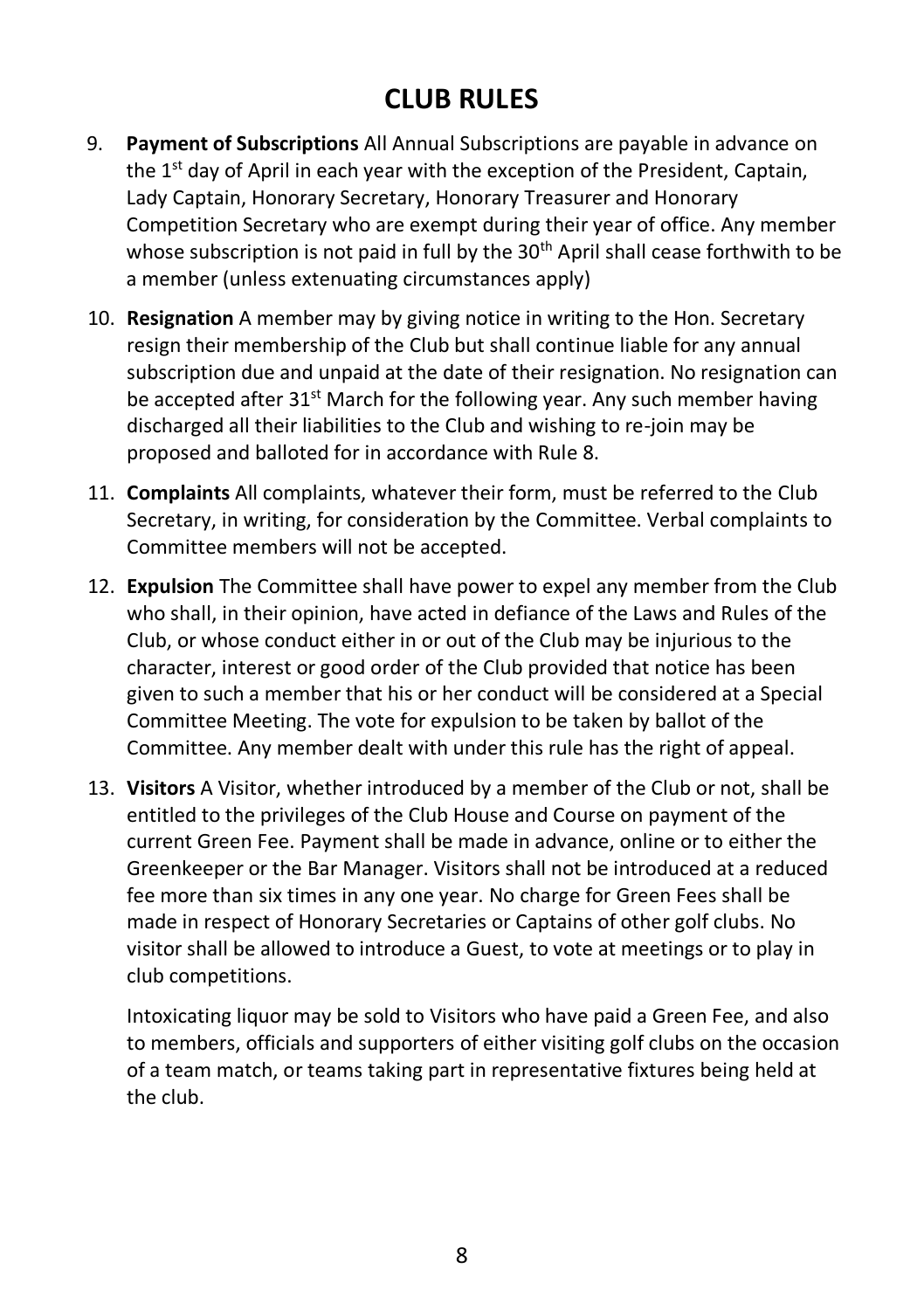#### **14. Country Members**

Country Members may participate only in Monthly Medal and Stableford.

### **15. Guests**

The member is responsible for the conduct of their Guests at all times.

### **16. Annual General Meeting**

The Annual General Meeting shall be held in the month of March for the purpose of receiving a General Report and electing the Committee and Auditors, revising the rules and transacting any other business which may require the decision of a General Meeting. The Committee may call an Extraordinary General Meeting at any time by giving not less than seven days' notice by circular specifying the nature of the business to be transacted and the discussion at such meeting shall be strictly confined to the business specified in the circular. The Committee shall also call an Extraordinary General Meeting subject to the above restrictions on the written requisition of ten members. Twenty members shall form a quorum at all General Meetings. Social and Junior Members may attend, but do not have the power to vote.

### **17. Alteration of Rules**

These rules can only be altered at the Annual General Meeting or at an Extraordinary General Meeting and any proposal to alter them must be in the hands of the Hon. Secretary at least 14 days prior to the Annual General Meeting or Extraordinary General Meeting and shall be displayed on the Notice Board for a period of 14 days. The General Committee do, in the event of it becoming necessary from time to time, have the power to add, alter or amend the Club rules, so as to comply with Licensing and other laws without the need to call an Extraordinary General Meeting.

### **18. Construction of Rules**

All questions as to the meaning or construction of these Rules shall be referred to the Committee for determination, subject to an appeal to an Extraordinary General Meeting whose decision shall be final.

### **19. Members' Addresses**

Members shall communicate to the Hon. Secretary any change of Postal address, Email address or Telephone number. All addresses shall be inserted in the Register of Members. All notices, etc., sent by post or email shall be deemed to have been duly delivered.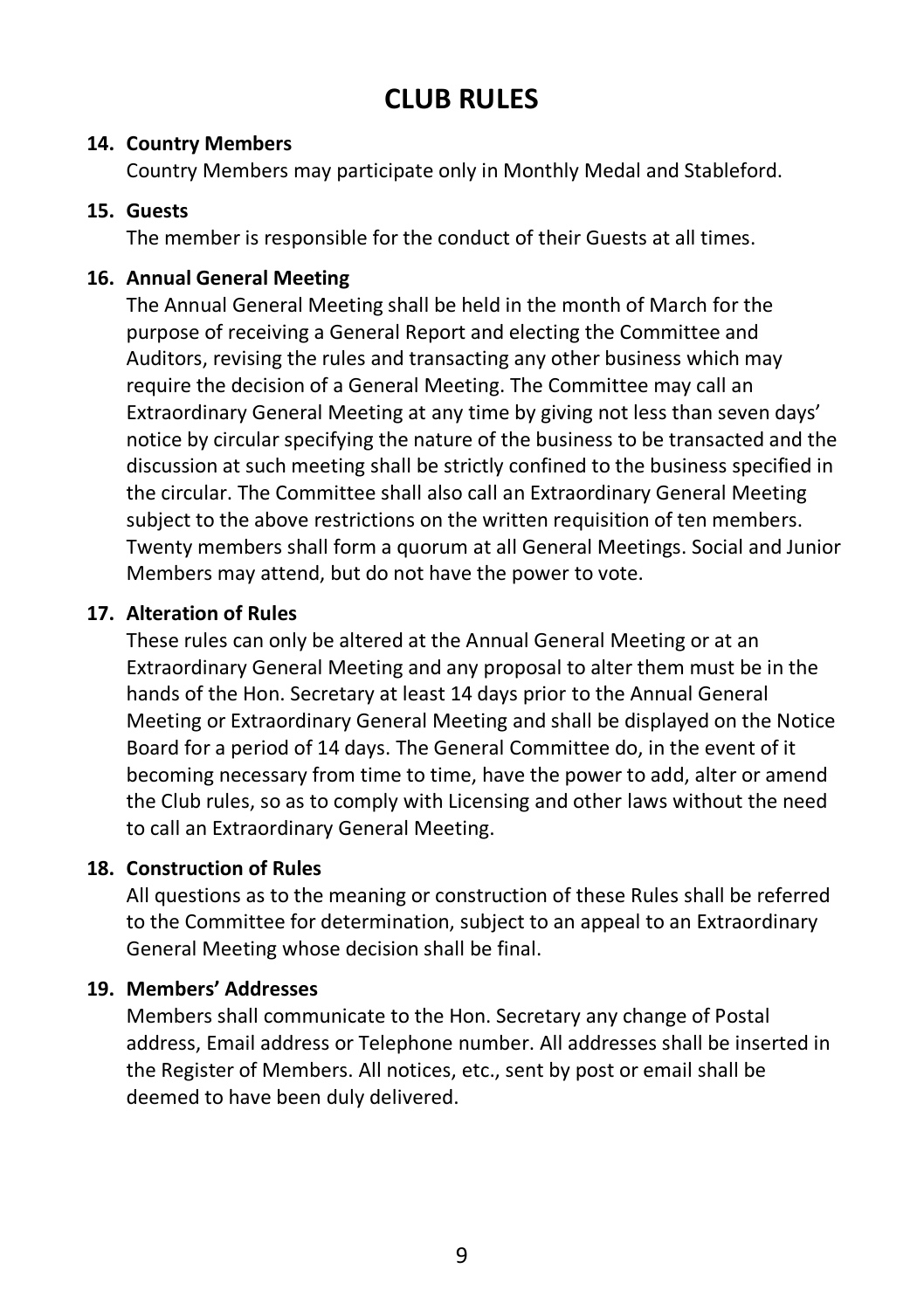#### **20. Notices**

No paper, notices of placards written or printed shall be displayed in the Club House without the sanction of the President, Captain, Lady Captain, Secretary, Treasurer, House Chairman or Competition Secretary.

### **21. Payment of Expenses**

Members are required to pay all expenses they incur in the Club House or on the Green—on their own behalf or on behalf of Visitors introduced by them before leaving the premises.

### **22. Cards**

Card playing shall be allowed on the Club premises subject to conditions defined by the Committee.

### **23. Club House**

The Club House is open from 7:00am.

### **24. Permitted Hours**

The hours in which alcoholic refreshments may be served in the Club House will be displayed on the Notice Board and the Club Website.

Members and Guests under the age of 16 years should leave the bar lounge by 10pm.

#### **25. Damage or Misbehaviour**

The Committee shall have the power to penalise any member found guilty of wilful damage or misbehaviour in the Club House or on the course, provided that notice has been given to such a member that his or her conduct will be considered at a Special Committee Meeting. Any member dealt with under this rule has the right of appeal.

### **26. Liabilities**

Each member is responsible for his or her proportionate share of the Club's liabilities.

### **27. Profits**

The Club shall not make a distribution of any surplus save to another non-profit making body or, in part or in whole, to the members on dissolution.

### **28. Hiring of Club House**

A Member may hire the Club House for their own use, provided that authorisation has been granted by the General Committee. However, the member must attend the function in person and will be held responsible for the conduct of the persons attending the function.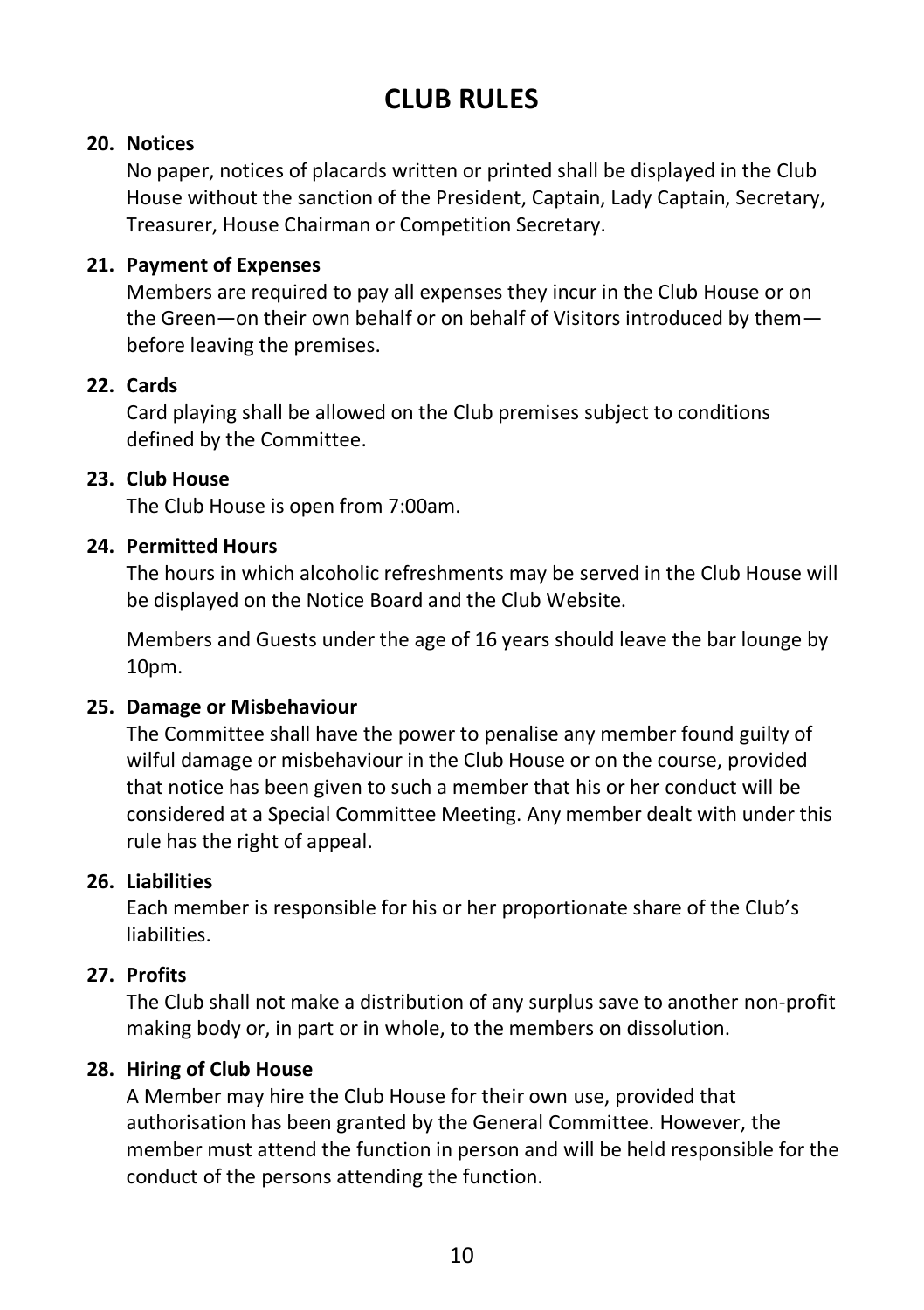#### **29. Gaming Machines**

The gaming machines must only be used by members.

#### **30. Subscriptions**

Members elected at or after the September Committee Meeting in each year shall only be liable to pay subscriptions proportionate to the months remaining in that subscription year. The Committee shall have power to impose or dispose of entrance fees at their discretion. Honorary Members may be elected at an Annual General Meeting and after being recommended and passed by the Committee at a regular monthly Committee Meeting.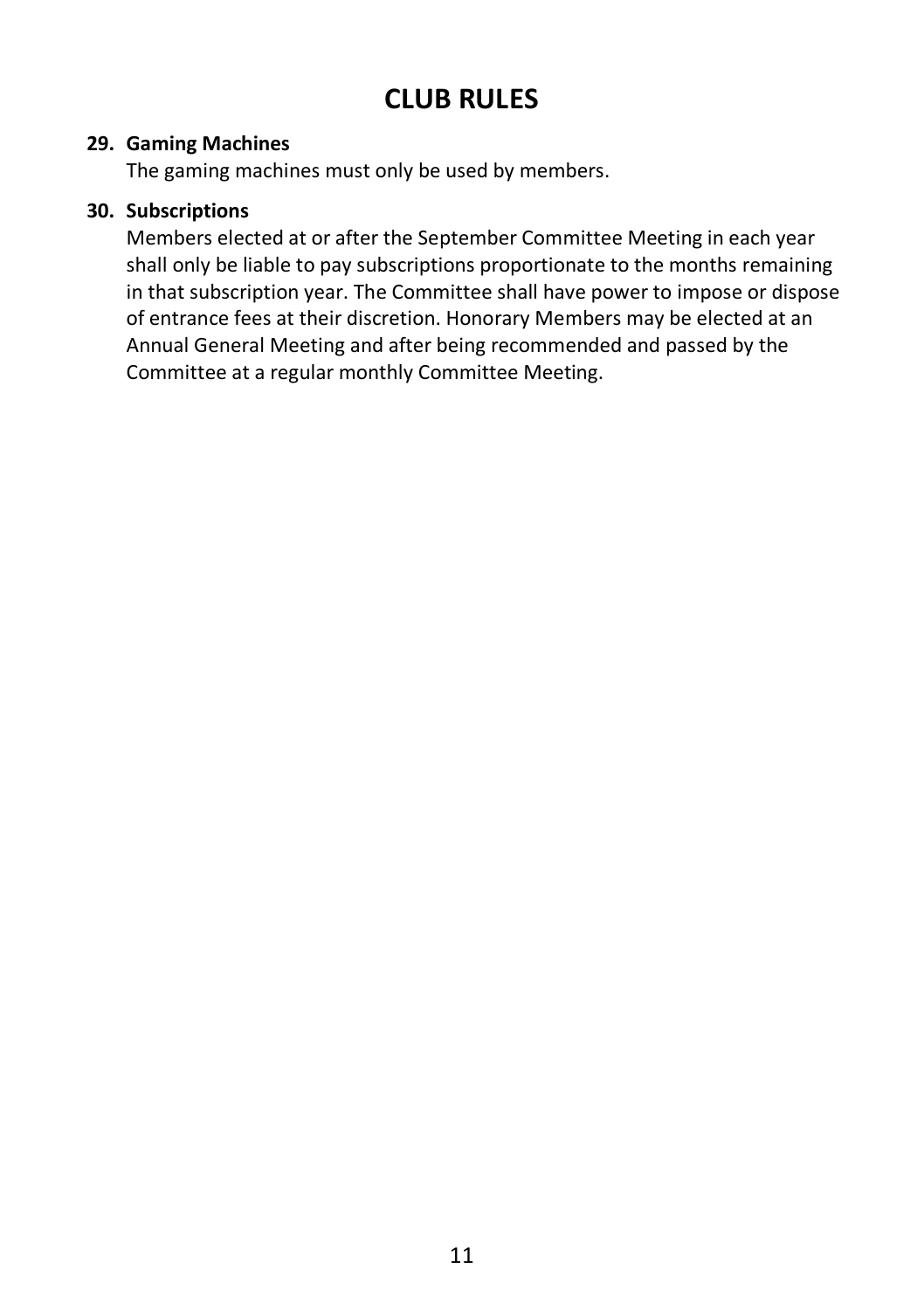### **LOCAL RULES**

### <span id="page-12-0"></span>**1. Out of bounds (Rule 18.2)**

- a. Beyond all boundary walls and fences
- b. Beyond the wall and the line it creates in dividing the  $2^{nd}/11^{th}$  and  $3^{rd}/12^{th}$ holes
- c. In or over the grip dividing  $1<sup>st</sup>10$ th and  $9<sup>th</sup>/18<sup>th</sup>$  except when playing the  $1<sup>st</sup>/10<sup>th</sup>$  hole
- d. In or over the ditch or the boundary fence parallel to the fairway left of the 4 th/13th holes

### **2. Penalty Areas (Rule 17)**

All ditches are Red Penalty Areas and are defined by red stakes or red lines.

### **3. Abnormal Course Conditions including Ground Under Repair and Immovable Obstructions (Rule 16.1)**

- a. The grip which runs between the  $1<sup>st</sup>/10<sup>th</sup>$  and  $9<sup>th</sup>/18<sup>th</sup>$  holes is Ground Under Repair when playing the  $1<sup>st</sup>/10<sup>th</sup>$  hole. If a ball lies in the grip or so near the that the grip interferes with the players stance or the area of their intended swing, the player may take free relief under Rule 16.1b
- b. Sections of bridges outside Penalty Areas are classed as Immovable Obstructions and the player may take free relief under Rule 16.1b
- c. All fixed sprinkler heads are immovable obstructions and relief may be obtained under Rule 16.1.

The player also has these extra options to take relief when such immovable obstructions are close to the putting green and on the line of play:

Ball in General Area. The player may take relief under Rule 16.1b if an immovable obstruction is:

- On the line of play, and is:
	- Within two club-lengths of the putting green, and
	- Within two club lengths of the ball.

**Exception - No Relief If Line of Play Clearly Unreasonable.** There is no relief under this Local Rule if the player chooses a line of play that is clearly unreasonable.

### **4. Integral Parts of the Course**

- a. All sections of bridges not defined in 3b are integral parts of the course
- b. Free relief may be taken on all man-made paths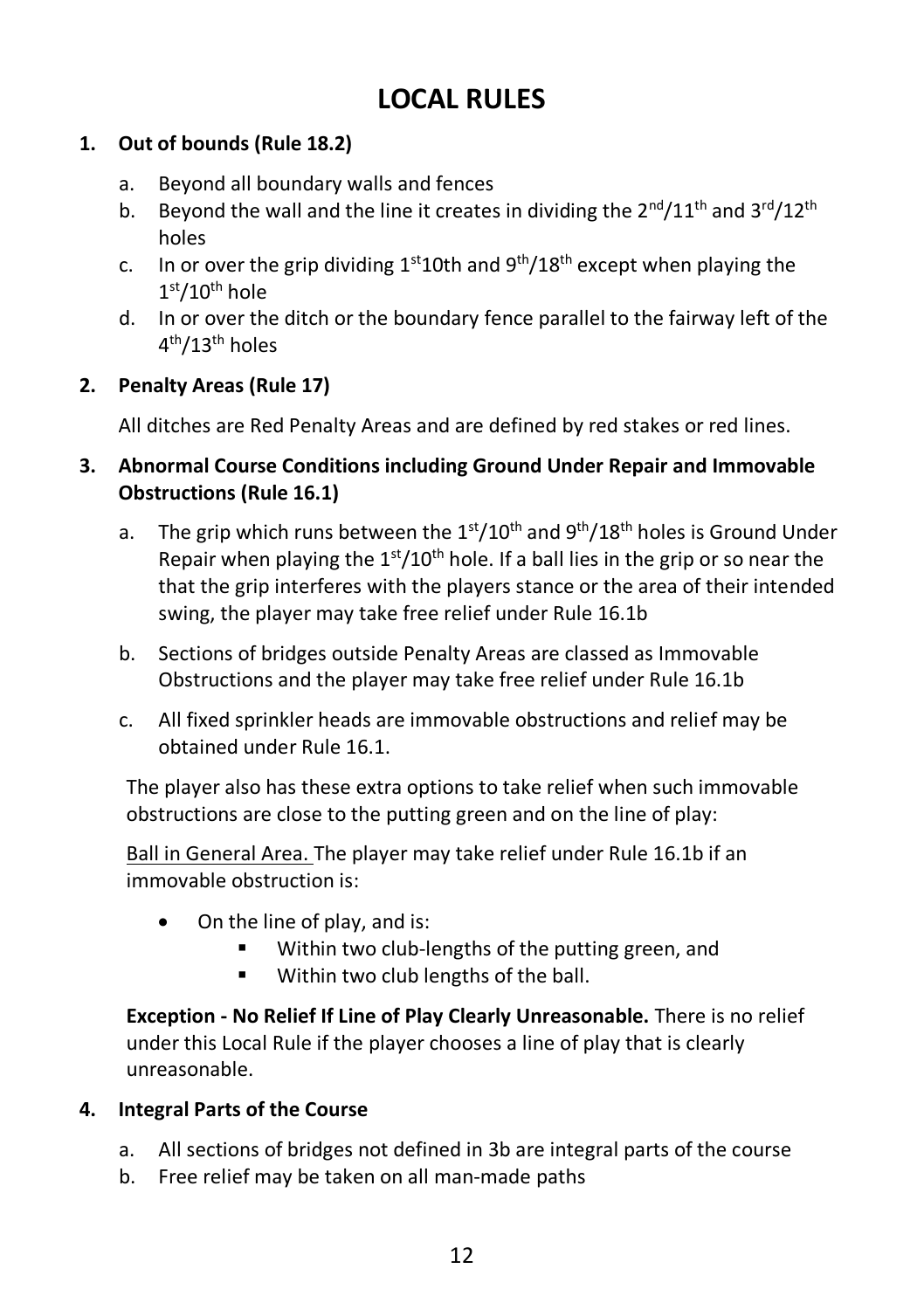### **5. Protection of Young Trees**

Young trees identified by stakes are no play zones:

If a player's ball lies anywhere on the course other than in a penalty area and it lies on or touches such a tree or such a tree interferes with the player's stance or area of intended swing, the player must take relief under Rule 16.1f

If the ball lies in a penalty area, and interference to the player's stance or area of intended swing exists from such a tree, the player must take relief either with penalty under Rule 17.1e or with free relief under Rule 17.1e(2)

### **6. Practice Putting Green**

The Practice Putting Green is a Wrong Green and the player must take free relief by dropping the original ball or another ball in the designated dropping zone marked by white paint adjacent to the Practice Putting Green. The dropping zone is a relief area under Rule 14.3.

### **7. Tractor Marks**

Tractor Marks are an Abnormal Course Condition and the player may take free relief under Rule 16.1b

### **8. Relief from Tree Roots**

If a player's ball is at rest in a portion of the general area cut to fairway height or less and there is interference from exposed tree roots that are in a part of the general area cut to fairway height or less, the tree roots are treated as ground under repair. The player may take free relief under Rule 16.1b

(**But** interference does not exist if the tree roots only interfere with the player's stance)

### **Penalty for Breach of Rules:**

Matchplay – loss of hole, strokeplay – general penalty (2 strokes)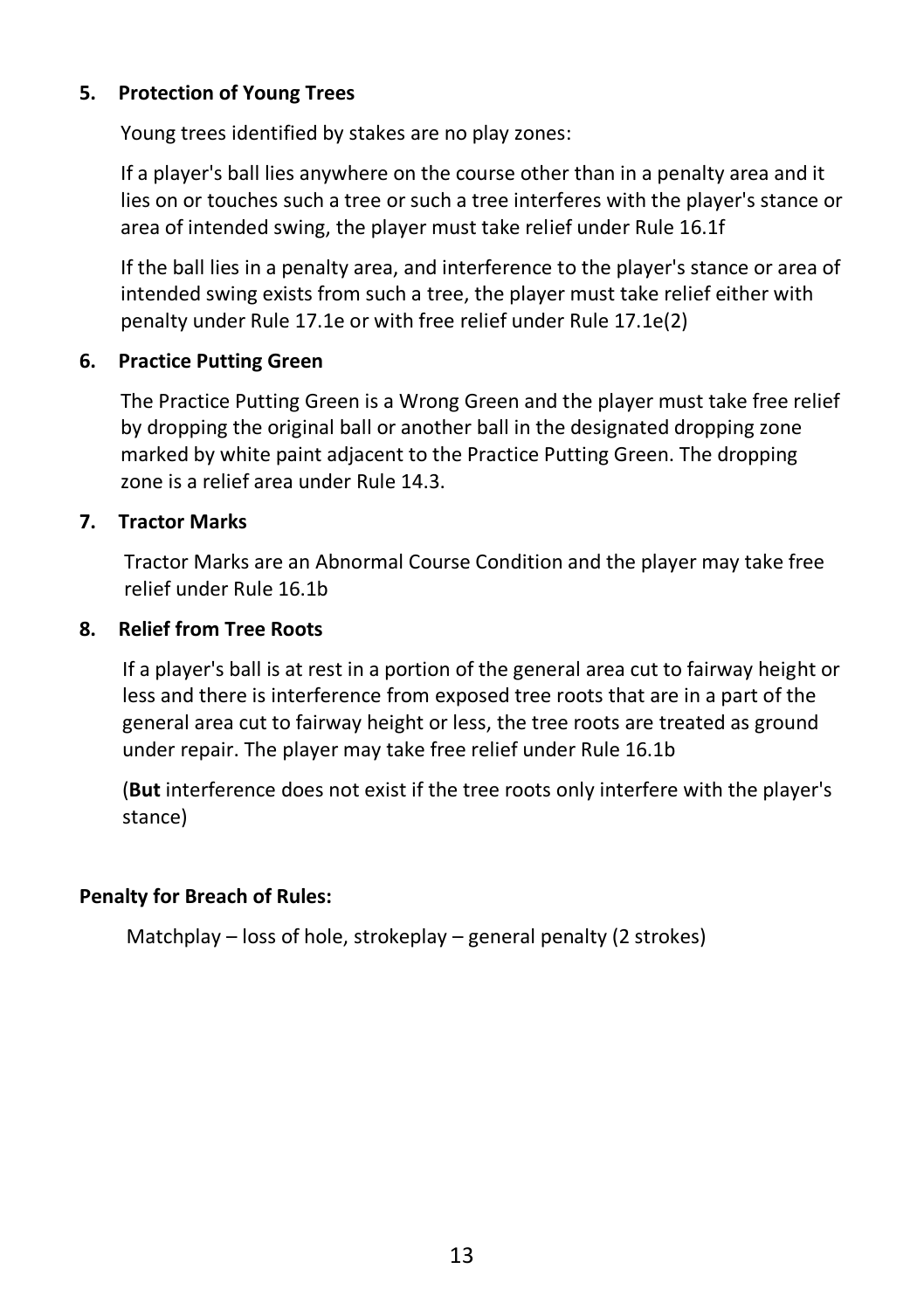### **MAJOR COMPETITIONS (Mens)**

<span id="page-14-0"></span>**PRESIDENT'S PRIZE** — Singles, Medal Play over 18 holes.

**CAPTAIN'S PRIZE** — Singles, Medal Play over 18 holes.

**IVY DAVISON TROPHY (OPEN)** — Mixed Four Ball Better Ball Medal Play over 18 holes.

**GRANVILLE ASQUITH TROPHY** — Four Ball Better Ball, Medal over 18 holes.

**GODWIN SHIELD** — Foursomes, Match Play over 18 holes.

**JUBILEE TROPHY** — Singles, Medal Play over 18 holes.

**GRANT TROPHY** — Singles, Match Play over 18 holes.

**PRIESTLEY CUP** — Greensomes, Medal over 18 holes.

**HIBBERT TROPHY** — Singles, Medal over 18 holes.

**MAYHEW TROPHY** — 8 to qualify, Medal, play-off Match Play over 18 holes. (Limited to 16 to 24 Handicap Players, at #me of entry.)

**"J.E. GENT" SCRATCH CUP** — Singles, Medal Play over 36 holes.

**BRADFORD MOOR SENIORS' CHAMPIONSHIP** — Single Medal over 18 holes. (Age qualification 55 years and over.)

**BRADFORD MOOR CUP** – 8 to qualify, Medal, play-off match play over 18 holes. (Limited to 15 and under handicap players, at #me of entry.)

**ANNUAL MEDAL** — 1st, 2nd Division winners of each monthly Medal Competition (Jan.-Dec.) qualify for a Medal play-off in the following year.

**ANNUAL STABLEFORD** — 1st, 2nd Division winners of each Stableford Competition (Jan.-Dec.) qualify for a Stableford play-off in the following year.

Maximum handicap limit 24 for all Major Competitions unless otherwise posted.

Competition cards must be fully signed and placed in the box provided immediately after a round is completed. A course record may only be set under Medal conditions.